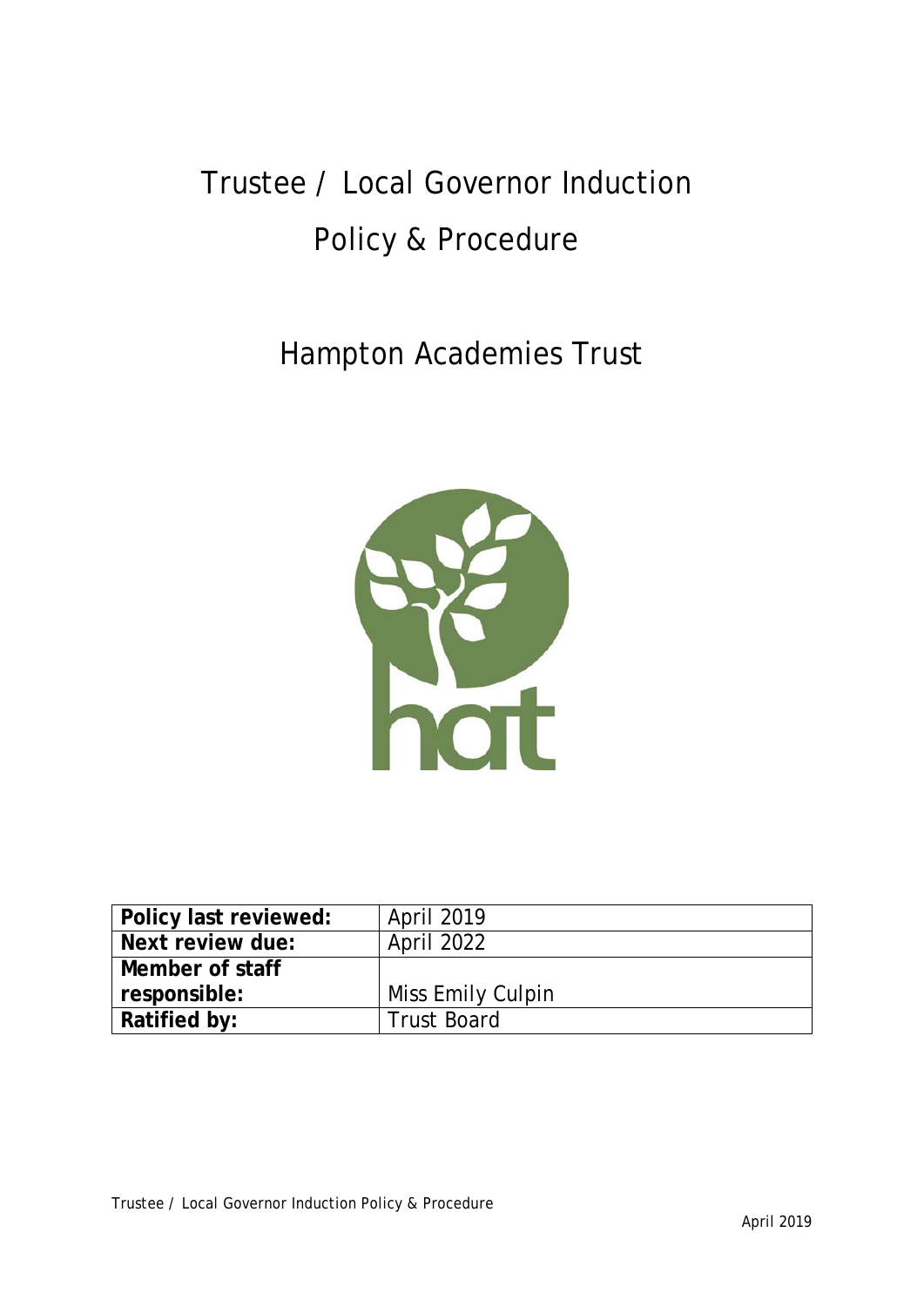### **GOVERNOR INDUCTION POLICY**

### **Introduction**

The Members, Board of Trustees, Chief Executive Officer (CEO), Local Governing Body and Head of School believe it is essential that all new Trustees and Local Governors receive a comprehensive induction package covering a broad range of issues and topics. There is a commitment to ensure that new Trustees and Governors are given the necessary information and support to fulfil their role with confidence. The process is seen as an investment, leading to more effective governance and retention of Governors.

#### **Aims of policy**

To welcome new Trustees to the Board, Governors to the Local Governing Body (LGB) and to provide the tools and support to enable them to undertake and share responsibilities (see Scheme of Delegation);

- $\triangleright$  To facilitate a quick engagement with the working of the HAT Governance;
- $\triangleright$  To encourage a shared responsibility and an equitable contribution to the workload of the Board of Trustees and LGB;
- To encourage new Trustees and Governors to visit the different academy's to experience its atmosphere and understand its ethos;
- $\triangleright$  To meet the Head of School, staff and students for each school (where appropriate);
- $\triangleright$  To explain the partnership between the Head of School, school community and governance;
- $\triangleright$  To explain the role and responsibilities of the different layers of governance at HAT;
- $\triangleright$  To give background material on the academy's and current issues;
- To allow new Trustees and Governors to ask questions about their role and/or the Trust;
- $\triangleright$  To explain how the governance structure and its committees work;
- $\triangleright$  To allow new Trustees and Governors to join the committee(s) of their choice.

#### **New Trustees / Governors as soon as is practicable will:**

- $\triangleright$  Undertake an Induction with the Chair of Trust and Clerk to Trustees;
- $\triangleright$  Be welcomed to the LGB by the Chair and Local Clerk / be welcomed to the Board of Trustees by Chair and Clerk to Trustees;
- $\triangleright$  Be invited by the Clerk to visit the different sites;
- $\triangleright$  Have the opportunity to tour each academy and meet staff and students (where appropriate);
- $\triangleright$  Be asked to complete a DBS check, Governor Information form, register of interest form, KCSIE form, skills audit and other documentation as required;
- $\triangleright$  Have the opportunity to meet informally with an existing members who will offer support and quidance (if required):
- $\triangleright$  Be accompanied to their first meeting (if required);
- $\triangleright$  Be provided with PCCs Governance Handbook and Training programme;

Trustee / Local Governor Induction Policy & Procedure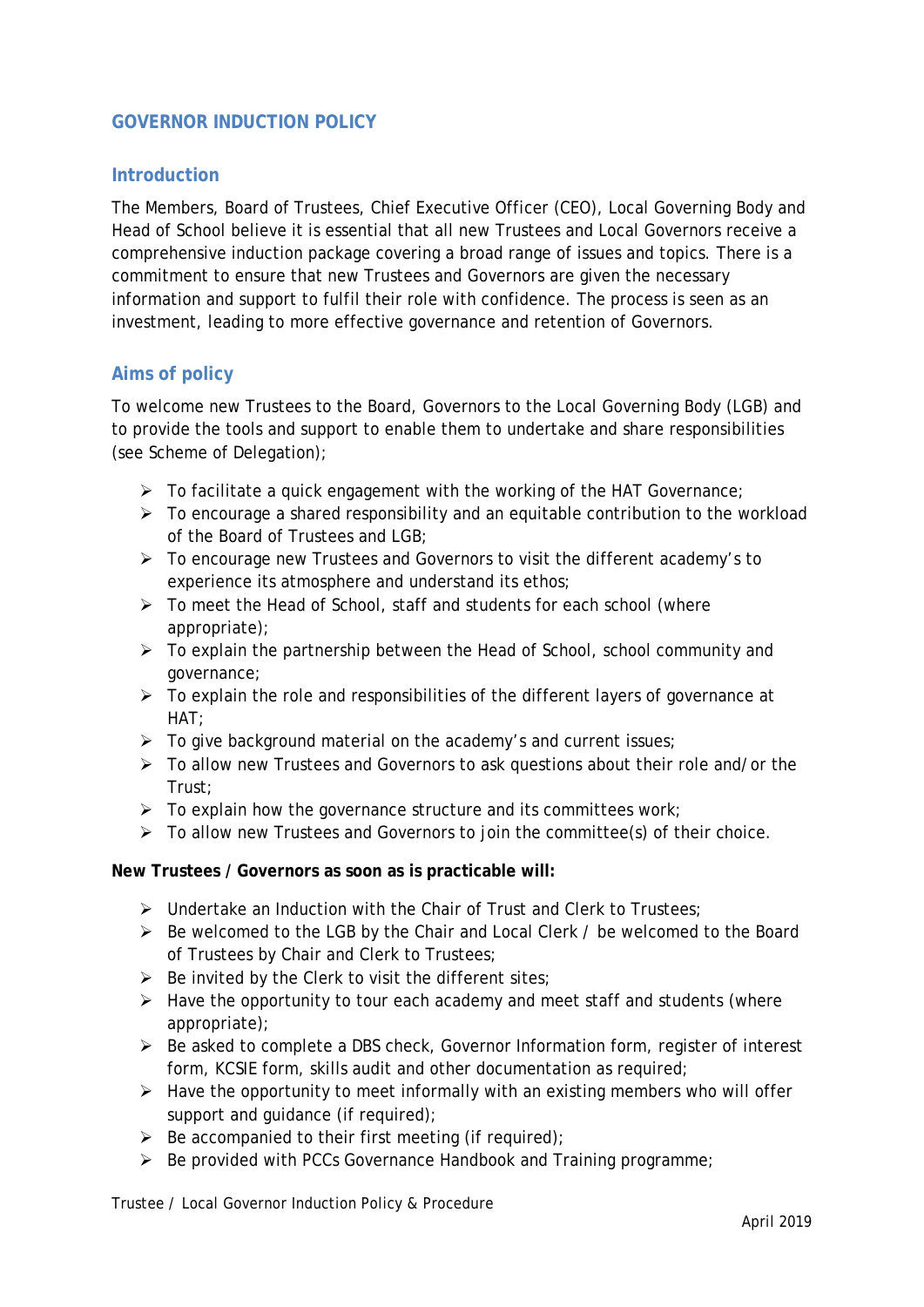#### **New Trustees / Governors will receive:**

- $\triangleright$  The DfE Governance Handbook (link);
- $\triangleright$  The academy's Induction Pack for Governors;
- > The academy's Governor Code of Conduct;
- $\triangleright$  The DfE's "Keeping Children Safe in Education";
- > The DfE's Competency Framework for governance";
- $\triangleright$  The ESFA's "Academies Financial Handbook":
- $\triangleright$  The trusts Safeguarding policies;
- $\triangleright$  The DfE's PREVENT quidance (online);
- $\triangleright$  The academy's latest Ofsted report (website);
- $\triangleright$  The academy's latest Development Plan;
- $\triangleright$  The academy's Self Evaluation documents;
- $\triangleright$  The academy's latest OfSTED Data Dashboard snapshot;
- $\triangleright$  An outline of any training Governors are required to attend;
- $\triangleright$  Minutes of the last meeting and the details of any committees including schemes of delegation/terms of reference (SharePoint);
- > The latest Exec Head / Head of School Report (SharePoint);
- > Dates for future Governors' meetings;
- $\triangleright$  Details of how to contact the other Members, Trustees and Governors;
- $\triangleright$  Policy documents relevant to membership;
- $\triangleright$  The Governor Visits Policy;
- Eist of Governor Link roles:
- List of Governor Committees;
- Scovernor Action Plan:
- $\triangleright$  The academy prospectus;
- $\triangleright$  A list of common acronyms;
- $\triangleright$  Details of how to contact the academy, including the e-mail address and website;
- $\triangleright$  A calendar of academy events;
- $\triangleright$  Log in details to the SharePoint;
- $\triangleright$  Recent academy newsletters.

#### **Areas of discussion:**

- $\triangleright$  Background to the Trust;
- $\triangleright$  Current issues facing the Trust and individual schools;
- $\triangleright$  Visiting the schools;
- $\triangleright$  The relationship between the Head of School and LGB;
- $\triangleright$  An overview of the role and expectations including confidentiality;
- $\triangleright$  How the meetings are conducted, including the use of the Governor portal;
- $\triangleright$  Child Protection arrangements at the Trust and the Governor's role in safeguarding these;
- $\triangleright$  How to propose agenda items;
- $\triangleright$  Importance of giving apologies if unable to attend meetings;
- Sovernor training.